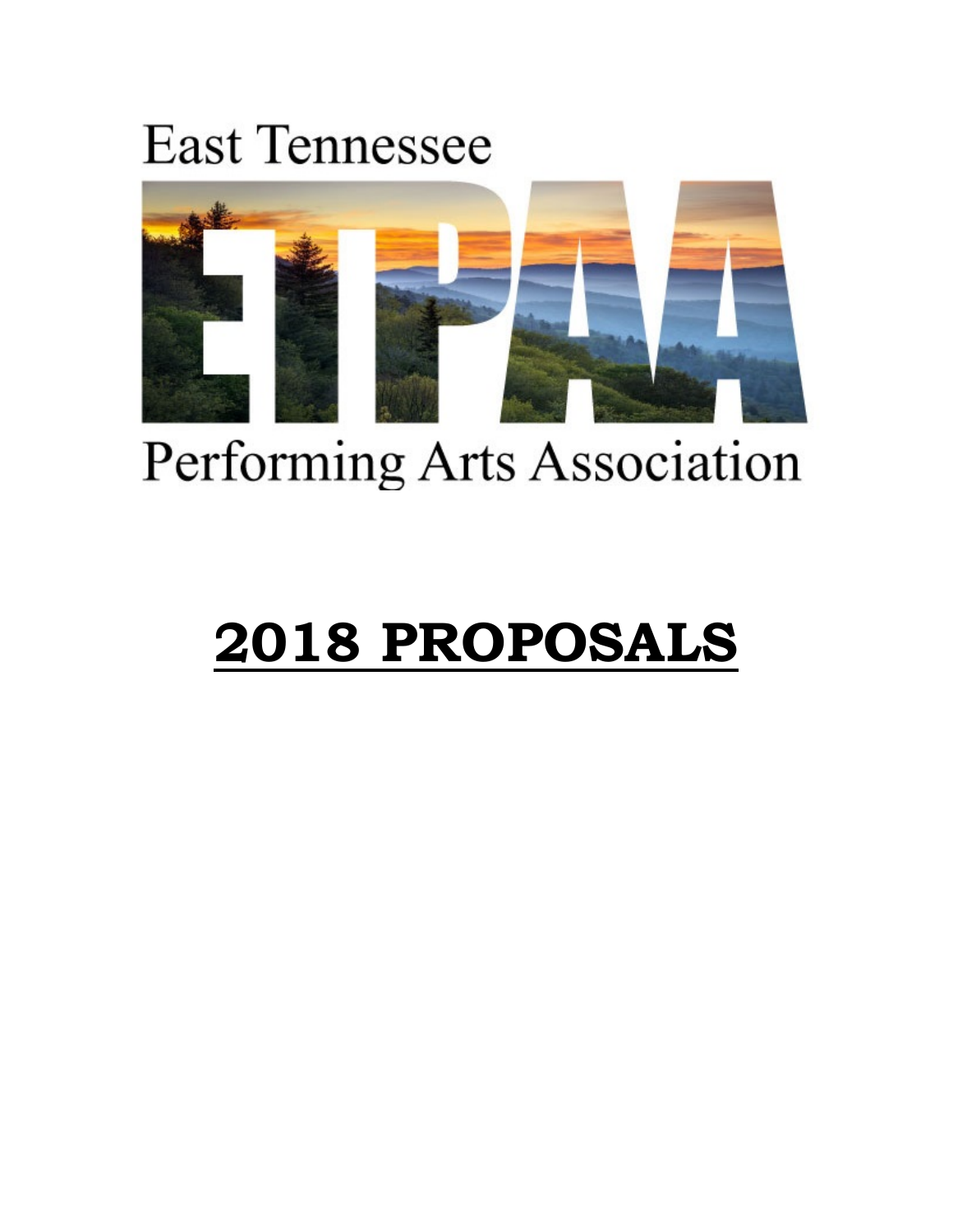# **BYLAWS**

## Amendment of current Bylaws and/or policy

#### **Proposal 1**

*From:* Clint Juday, ETPAA Percussion Coordinator & Heritage Indoor Percussion

*Financial Impact:* None

*Proposal: Reword the Bylaws covering performance bond stating that if a performance bond penalty is assessed, then that unit must post another \$50 performance bond before its next scheduled ETPAA competition. Failure to do so will result in disqualification until the performance bond is paid.*

**\_\_\_\_\_\_\_\_\_\_\_\_\_\_\_\_\_\_\_\_\_\_\_\_\_\_\_\_\_\_\_\_\_\_\_\_\_\_\_\_\_\_\_\_\_\_\_\_\_\_\_\_\_\_\_\_\_\_\_\_\_\_\_**

*Rationale:* Clarification

**Board Recommendation:** Pass Proposal 1 as originally written.

#### **Proposal 2**

*From:* Tim Hudnall, Hardin Valley Academy *Financial Impact:* None

*Proposal: Create a Scholastic AA class*

Cadet Prep Novice Scholastic Regional AA Scholastic Regional A Scholastic AA Scholastic A

*Rationale:* The creation of the AA class would allow for better placement and promotion thru the season of those guards who may be in one or two captions on the A sheet but not ready to be fully competitive on the A sheet. This promotion can be driven by an appropriate number or panel recommendation for promotion.

**Board Recommendation:** The Board does not recommend Proposal 2 as originally written.

Current circuit membership does not warrant the creation of a new colorguard class at this time. This issue could be revisited for 2019, dependent upon the circuit's growth in 2018.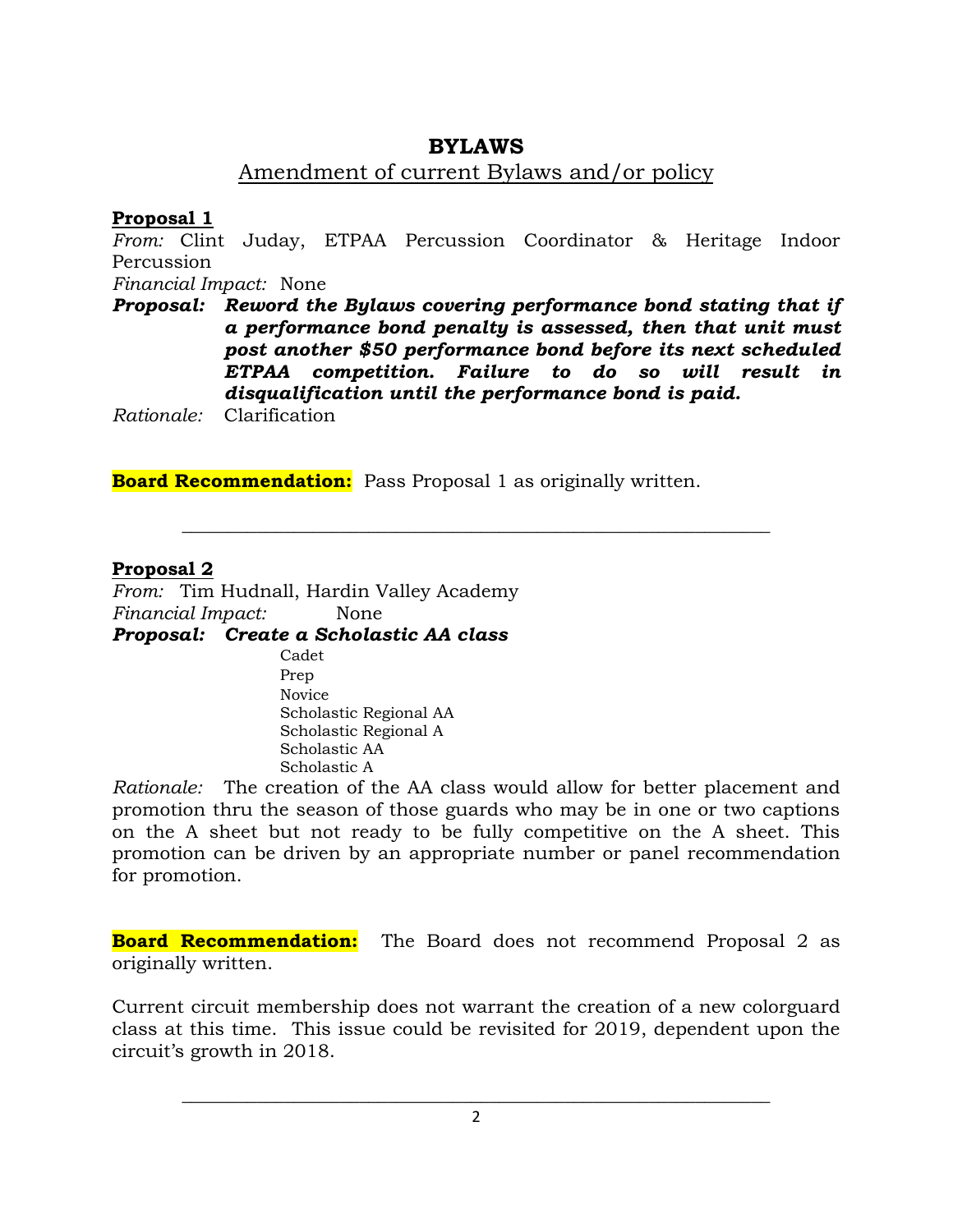#### **Proposal 3**

*From:* Tyler Dieterich, Powell High School

*Financial Impact:* Unknown (confidential contract agreement)

#### *Proposal: Split the job of "Judge and Contest Coordinator" into "Chief Judge" and "Contest Director"*

*Rationale:* Currently, the job of "Judge and Contest Coordinator" has a lot of responsibilities before, during, and after shows. Splitting these responsibilities would allow each person to focus on their respective tasks (Judges and the Contest). Chief Judge would be a paid by the circuit. Contest Director would be paid by the show host.

Chief Judge Responsibilities

- maintains yearly contest schedule
- non-voting member
- secures commitments with judges and/or judging associations
- serves as a liaison between judges and ETPAA
- educates judges on use of ETPAA-specific sheets
- communicates with all judges regarding travel, lodging, and payment

Contest Director Responsibilities

- hired by the Board of Directors; fees are defined under contract
- non-voting member
- coordinates with contest hosts on show-day procedures, staff, and equipment needs
- is responsible for setting up and maintaining tabulation and media delivery systems throughout the contest day
- assures flow of information regarding judges' travel, hotel, meals, and payment arrangements
- maintains flow of the contest and ensures continuity for competing units
- assists the Board of Directors with problem-solving issues as they arise, such as travel delays, weather complications, etc.
- acts as a backup for any job function that needs assistance on contest dates
- other responsibilities can be discussed as they come up

**Board Recommendation:** The Board does not recommend Proposal 3 as originally written.

The Board suggests amending the Bylaws to split the above tasks between two positions: Judge Coordinator and Contest Coordinator.

**\_\_\_\_\_\_\_\_\_\_\_\_\_\_\_\_\_\_\_\_\_\_\_\_\_\_\_\_\_\_\_\_\_\_\_\_\_\_\_\_\_\_\_\_\_\_\_\_\_\_\_\_\_\_\_\_\_\_\_\_\_\_\_**

#### **Proposal 4**

*From:* Tyler Dieterich, Powell High School *Financial Impact:* None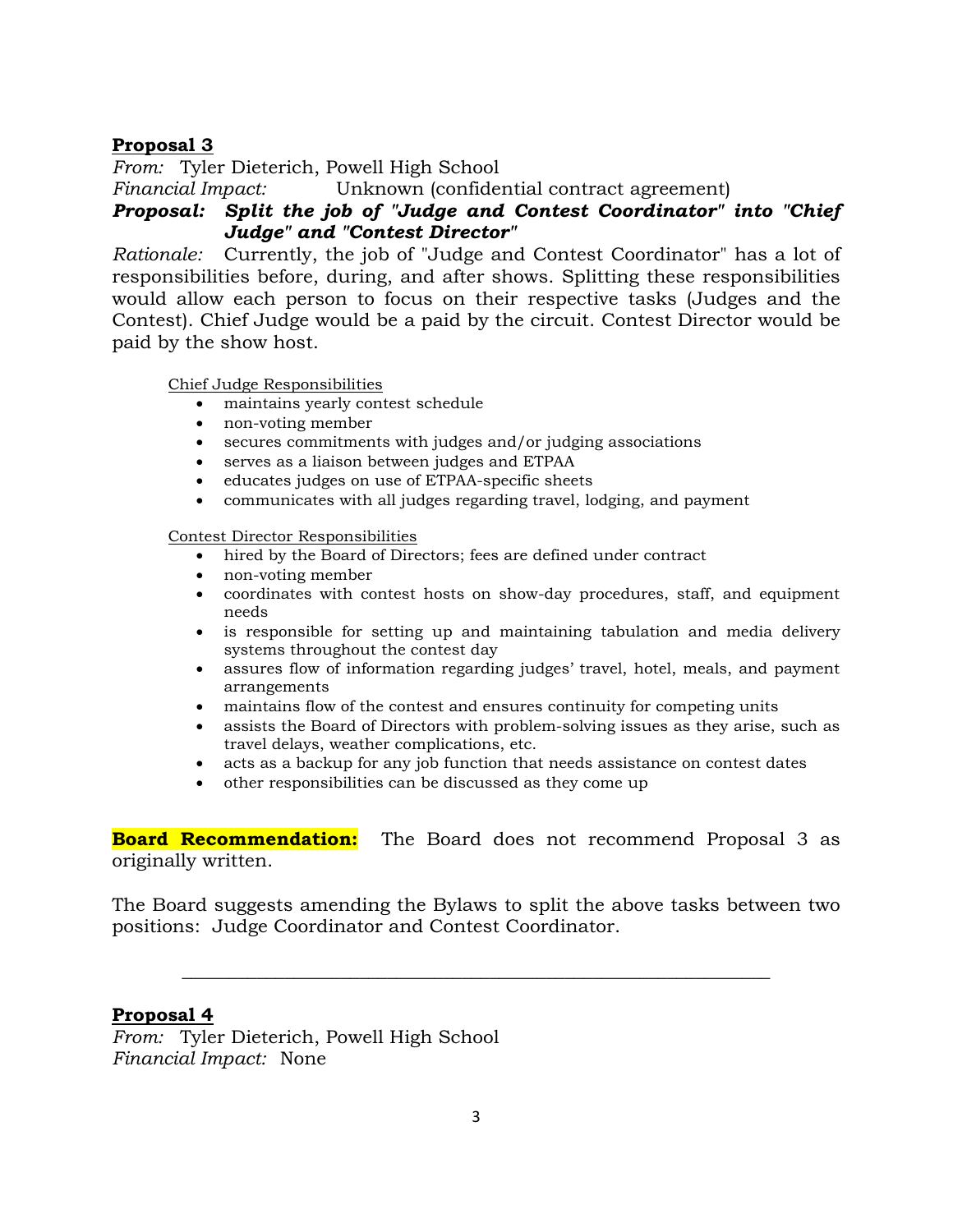#### *Proposal: "Chief Judge" should not be affiliated with a competing ETPAA group*

*Rationale:* The role of Chief Judge should not be affiliated with a competing ETPAA group. This will allow for the chief judge to focus on their tasks and responsibilities for the circuit. It will allow for the chief judge to represent our circuit without bias.

**Board Recommendation:** The Board does not recommend Proposal 4 as originally written.

The Board suggests the role of Chief Judge be assigned to one of the judges at each contest. The Chief Judge will be the go-to person at each contest for judging concerns. The assignment will vary from contest to contest. This is the only way for the Chief Judge to not be affiliated with a competing ETPAA group without financially impacting the circuit.

**\_\_\_\_\_\_\_\_\_\_\_\_\_\_\_\_\_\_\_\_\_\_\_\_\_\_\_\_\_\_\_\_\_\_\_\_\_\_\_\_\_\_\_\_\_\_\_\_\_\_\_\_\_\_\_\_\_\_\_\_\_\_\_**

#### **Proposal 5**

*From:* Jim Idol, ETPAA Colorguard Coordinator *Financial Impact:* None

*Proposal: ETPAA Handbook has several sections (such as unit timing and classification descriptions) that are taken directly from the associated WGI manuals. While these afford some continuity within the handbook, they are duplicative and require additional unnecessary editing. Proposal is to eliminate all such material from the ETPAA Handbook and replace with a reference to the appropriate WGI Handbook citation.*

*Rationale:* Redundancy in the documents offer leads to confusion when WGI changes a policy and that change does not get picked up in the ETPAA Handbook.

**\_\_\_\_\_\_\_\_\_\_\_\_\_\_\_\_\_\_\_\_\_\_\_\_\_\_\_\_\_\_\_\_\_\_\_\_\_\_\_\_\_\_\_\_\_\_\_\_\_\_\_\_\_\_\_\_\_\_\_\_\_\_\_**

**Board Recommendation:** Pass Proposal 5 as originally written.

#### **Proposal 6**

*This proposal was withdrawn.*

**\_\_\_\_\_\_\_\_\_\_\_\_\_\_\_\_\_\_\_\_\_\_\_\_\_\_\_\_\_\_\_\_\_\_\_\_\_\_\_\_\_\_\_\_\_\_\_\_\_\_\_\_\_\_\_\_\_\_\_\_\_\_\_**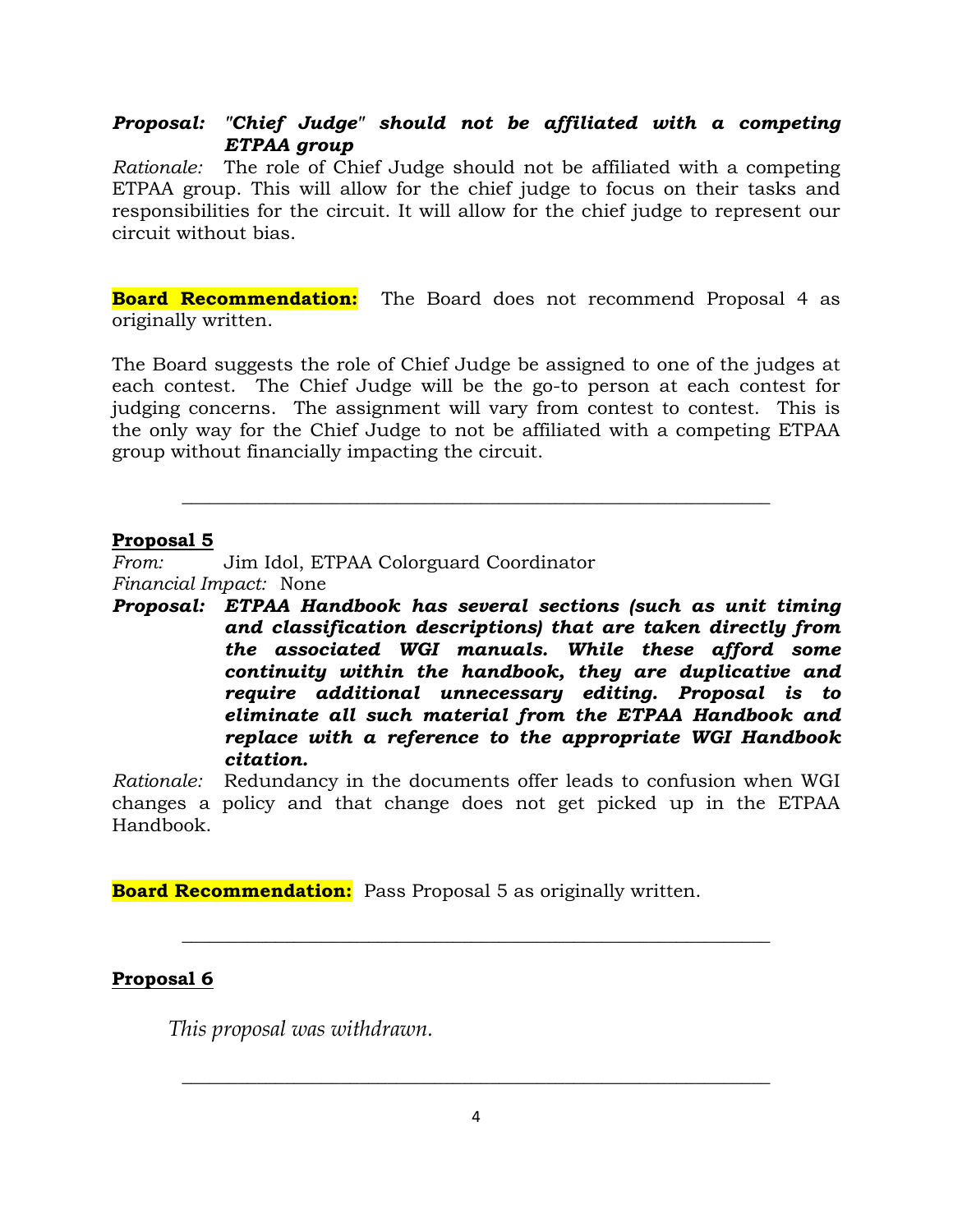#### **Proposal 7**

*From:* Mark Bowling & David Smelser, Karns Middle School *Financial Impact: Unknown (moderate would be a good guess) Proposal: Creation of PMSM and PMSS Classifications*

*Rationale:* The transition from Middle to High School marching percussion has currently the widest gap and learning curve. Providing an opportunity and path for middle school students to begin adapting to and developing the skills necessary for High School and beyond can only strengthen the community of performers throughout the circuit and then ETPAA's national presence.

Example:

Added verbiage of classifications: Percussion Middle School Marching (PMSM) is for those scholastic percussion sections through the 8th grade who would like to concentrate on the percussion element with minimal drill design and visual presentation. Instrumentation will be the same as a marching ensemble. Movement will be graded on achievement of basic drill maneuvering and visual skills to allow for better presentation of musical and visual performance. This is a marching Class.

Age Limit: All members must attend the same middle school. Max. Performance Time: 4.0 Min. Performance Time: 1.0 Interval Time: 8.0 <Additional interval time for potential mat and props>

Percussion Middle School Standstill (PMSS) is for those scholastic percussion sections through the 8th grade who would like to concentrate on the percussion element only. Instrumentation may be the same as a marching ensemble but can be considered concert. Movement will be permitted to allow performers to change equipment or to allow for better presentation of musical and visual performance. This is NOT a marching Class.

Age Limit: All members must attend the same middle school.

Max. Performance Time: 4.0

**Board Recommendation:** Pass Proposal 7 as originally written.

#### **BYLAWS**

#### New policy

#### **Proposal 8**

*From:* Tyler Dieterich, Powell High School *Financial Impact:* None

#### *Proposal: "Judge and Contest Coordinator" should not be affiliated with a competing ETPAA group*

*Rationale:* The role of Judge and Contest Coordinator should not be affiliated with a competing ETPAA group. This will allow for the judge and contest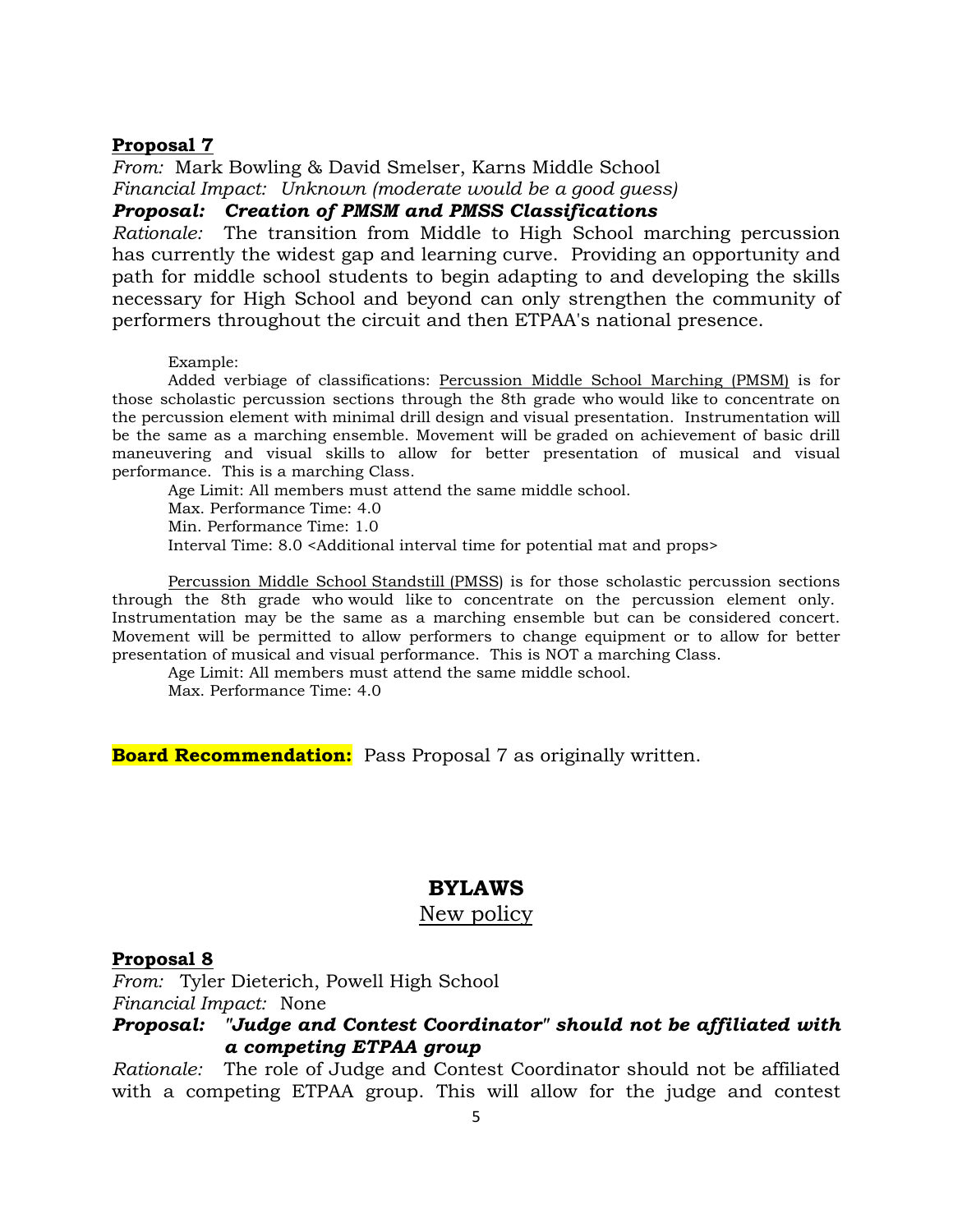coordinator to focus on their tasks and responsibilities for the circuit. It will allow for the judge and contest coordinator to represent our circuit without bias.

**Board Recommendation:** The Board does not recommend Proposal 8 as originally written.

This proposal is related to Proposal 3. The Board believes splitting the Judge & Contest Coordinator position into two positions (Judge Coordinator and Contest Coordinator, respectively) will eliminate any potential bias.

**\_\_\_\_\_\_\_\_\_\_\_\_\_\_\_\_\_\_\_\_\_\_\_\_\_\_\_\_\_\_\_\_\_\_\_\_\_\_\_\_\_\_\_\_\_\_\_\_\_\_\_\_\_\_\_\_\_\_\_\_\_\_\_**

#### **Proposal 9**

*From:* Dusty Del Moro, Halls High School *Financial Impact:* None

*Proposal: Every performing ensemble will receive judges commentary no less than one hour before critique. Every performing ensemble will receive a full recap of scores no less than ten minutes before critique. If commentary and recaps are not delivered by the start of critique, critique will be moved later until commentary and recaps are delivered.*

*Rationale:* Judges' commentary and recaps are instrumental in preparation for critique. This is already standard practice in most circuits across the country including WGI. Withholding recaps until after the critique gives the perception that the circuit is shielding the judges from being accountable for their scores.

**\_\_\_\_\_\_\_\_\_\_\_\_\_\_\_\_\_\_\_\_\_\_\_\_\_\_\_\_\_\_\_\_\_\_\_\_\_\_\_\_\_\_\_\_\_\_\_\_\_\_\_\_\_\_\_\_\_\_\_\_\_\_\_**

*This proposal was consolidated into Proposal 14.* 

#### **Proposal 10**

*From:* Dusty Del Moro, Halls High School

*Financial Impact:* Moderate (to Significant for ETPAA and Show Hosts)

*Proposal: Current/Prospective judges for the ETPAA circuit must be certified by the Marching Roundtable Judges Academy. Five years experience judging in a comparable circuit, considerable impact in the WGI/BOA/DCI community or one year judging in WGI is an acceptable substitution. Judges must also have an extensive background in the caption they are assigned.*

*Rationale:* A circuit cannot be healthy and grow without the member ensembles' trust in the qualifications of the judging community. The quality of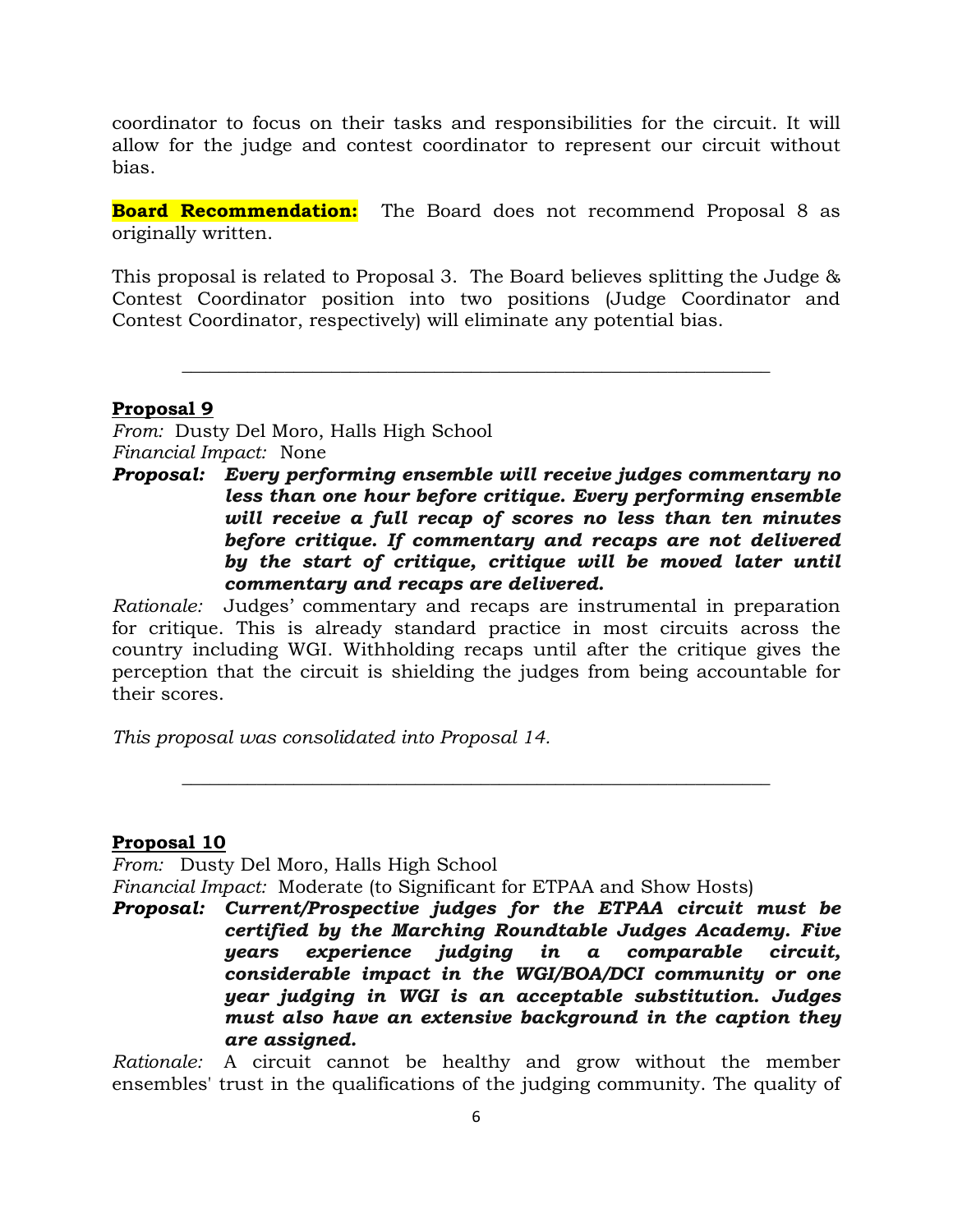the member ensembles this season was astounding. This includes multiple WGI Regional Finalists, multiple WGI World Championship Semi-Finalists and multiple WGI World Championship Finalists. The judging community must nurture the growth of these groups to continue their push to be the best in the world.

**Board Recommendation:** The Board does not recommend Proposal 8 as originally written.

The Board believes this proposal would not be financial feasible for any show host as show hosts are responsible for judges' fees (base fee, plus mileage and/or transportation and housing).

## **POLICY: CLASSIFICATION** Amendment

#### **Proposal 11**

*From:* Alex Rector, Hardin Valley Academy *Financial Impact:* None

*Proposal: Remove color guard promotion numbers from A to Open class. Rationale:* Promotion from A to Open or Open to World should only occur at the WGI level. This is a common practice for most circuits since WGI now requires groups to compete at the same level nationally as they do in their circuit. If the circuit promotes a guard into Open class, that guard would then have to compete in Open on the national level as well. Additionally, I believe the Open class promotion numbers created an artificial "ceiling" for scores, especially early in the season.

**Board Recommendation:** Pass Proposal 11 as originally written.

#### **Proposal 12**

*From:* Katie Eaton, Farragut High School *Financial Impact:* None

#### *Proposal: Remove maximum performer limit from Cadet and/or Prep Classes*

**\_\_\_\_\_\_\_\_\_\_\_\_\_\_\_\_\_\_\_\_\_\_\_\_\_\_\_\_\_\_\_\_\_\_\_\_\_\_\_\_\_\_\_\_\_\_\_\_\_\_\_\_\_\_\_\_\_\_\_\_\_\_\_**

*Rationale:* The goal for the middle school classes is to get students involved and grow the activity. It would be unfortunate for a group to be forced to turn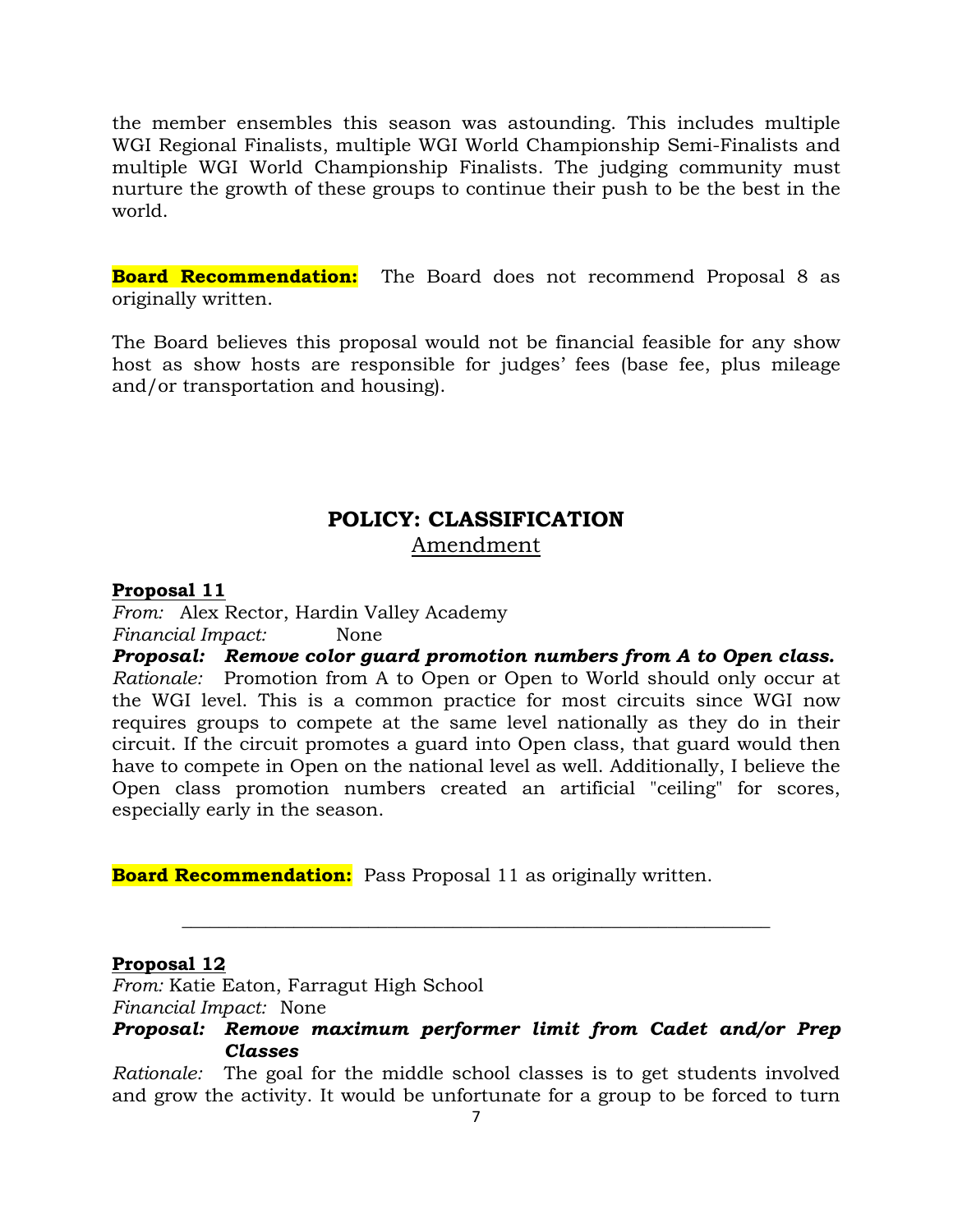students away at such a young level. At the middle school level I don't think there are any negative consequences of removing the maximum number of performers.

**Board Recommendation:** Pass Proposal 12 as originally written.

# **POLICY: CONTESTS** Amendment

#### **Proposal 13**

*From:* Tim Hudnall, Hardin Valley Academy *Financial Impact:* None

#### *Proposal: Amend Rules and Regulations Performance times to align with WGI times.*

*Rationale:* Currently ETPAA Open class interval time is 8 minutes rather than 9 minutes. Max performance time should be adjusted to 6.5 minutes instead of 5.5 minutes. World class interval and performance times should be adjusted /increased by 1 minutes as well.

*This proposal will be consolidated into Proposal 5 and made moot when the Bylaws are amended to line up with WGI timing rules and regulations.* 

#### **POLICY: CONTESTS** New

#### **Proposal 14**

*From:* Tim Hudnall, Hardin Valley Academy *Financial Impact:* None

# *Proposal: Commentary shall be provided before critique*

*Rationale:* The commentary is what should drive the critique and with a limited amount of time, most instructors would prefer clarification on specific commentary rather than a rehash of the commentary already provided. The commentary would allow for a focused, more productive dialogue.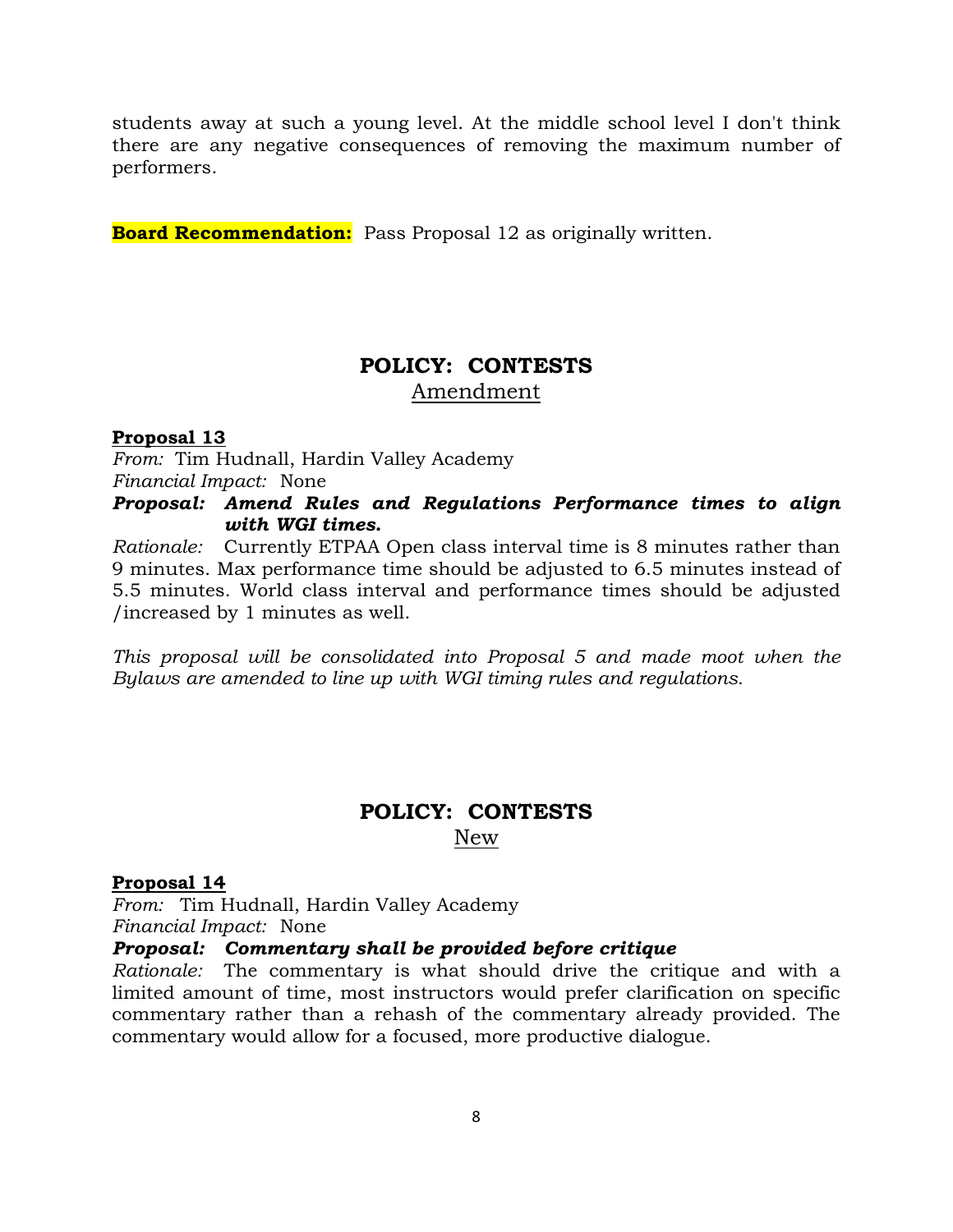**Board Recommendation:** Pass Proposal 14 as originally written.

#### **Proposal 15**

*From:* Chuck Brock, Hardin Valley Academy *Financial Impact:* None *Proposal: Make recaps available for directors and instructors at critique.*

**\_\_\_\_\_\_\_\_\_\_\_\_\_\_\_\_\_\_\_\_\_\_\_\_\_\_\_\_\_\_\_\_\_\_\_\_\_\_\_\_\_\_\_\_\_\_\_\_\_\_\_\_\_\_\_\_\_\_\_\_\_\_\_**

*Rationale:* This allows the directors to be prepared for critique. It lets the directors and staff have the right questions ready for the judges. This is also a common practice for WGI events. We should align with WGI in everything we do, in order to prepare the membership for the regional and national level.

**\_\_\_\_\_\_\_\_\_\_\_\_\_\_\_\_\_\_\_\_\_\_\_\_\_\_\_\_\_\_\_\_\_\_\_\_\_\_\_\_\_\_\_\_\_\_\_\_\_\_\_\_\_\_\_\_\_\_\_\_\_\_\_**

**Board Recommendation:** Pass Proposal 15 as originally written.

#### **Proposal 16**

*From:* Dusty Del Moro, Halls High School *Financial Impact:* None

*Proposal: Scheduling of the ETPAA Qualifier Clinics will be amended as follows. Percussion Scholastic A/Open/World clinic performances and Percussion Independent A/Open/World clinic performances will take place at the A venue. Scholastic A/Open/World Winterguard and Independent A/Open/World Winterguard clinic performances will take place at the A venue. Cadet/Novice/SRA/SRAA/IRA Winterguard clinic performances will take place at the B venue. Percussion Novice Class performances will take place at the B venue. Percussion Scholastic and Independent Concert A/Open/World clinic performances will take place at the B venue. Scholastic and Independent Winds clinic performances will take place at the B venue. (To be reevaluated as concert percussion and winds class grow)*

*Rationale:* The A venue should be reserved for groups that are either competing at the same level as, or in WGI performances. The performance venue at the B site last year was so limited that judges had to evaluate percussion groups standing behind the front ensemble and in many cases actually on the floor with the members. It is vital to the groups that are continuing on to WGI Championships to get productive feedback at the qualifier.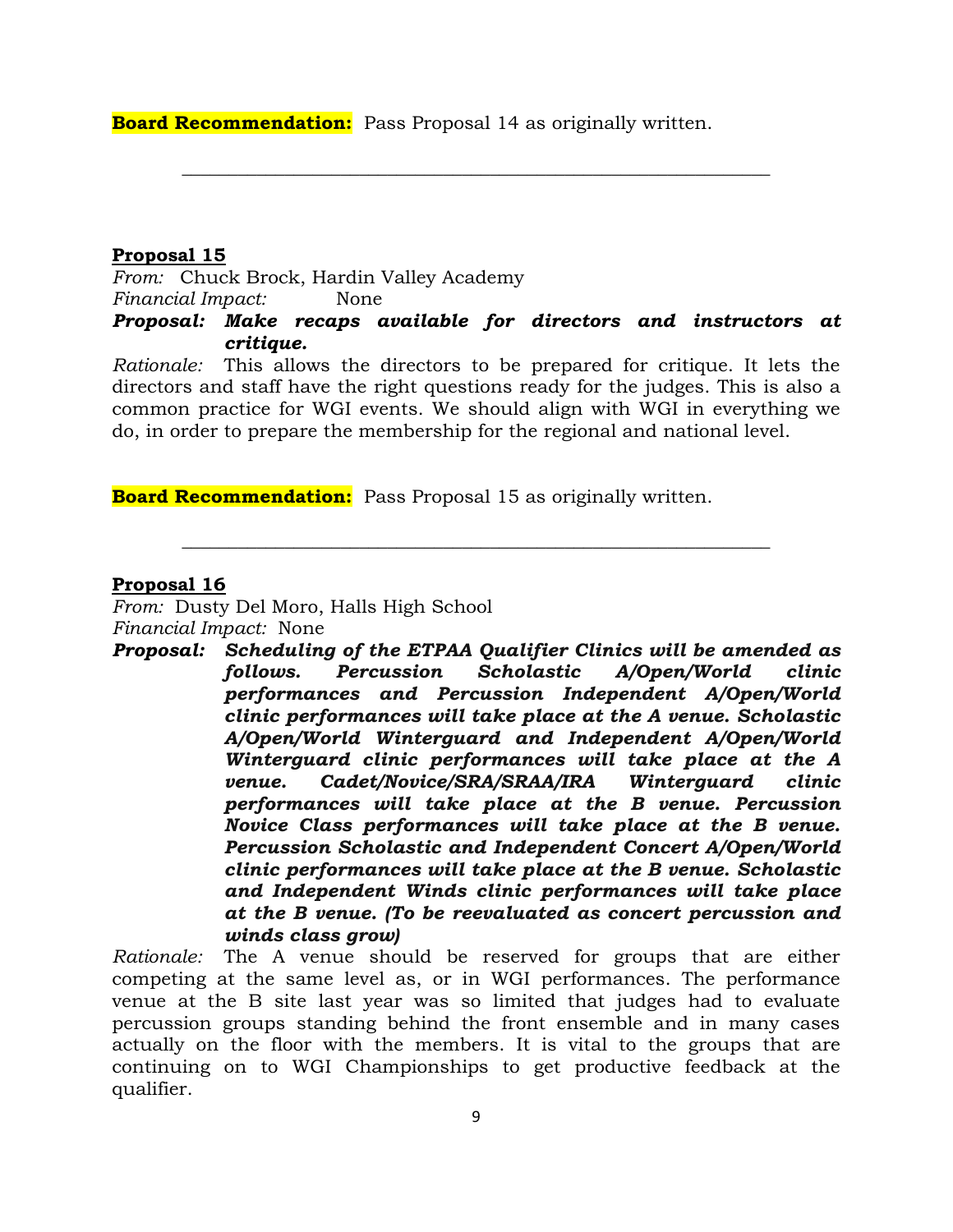**Board Recommendation:** The Board does not recommend Proposal 16 as originally written.

The Board believes this proposal would severely limit potential show hosts and would not be a positive step for the growth of our circuit.

**\_\_\_\_\_\_\_\_\_\_\_\_\_\_\_\_\_\_\_\_\_\_\_\_\_\_\_\_\_\_\_\_\_\_\_\_\_\_\_\_\_\_\_\_\_\_\_\_\_\_\_\_\_\_\_\_\_\_\_\_\_\_\_**

#### **Proposal 17**

*From:* Dusty Del Moro, Halls High School *Financial Impact:* None

#### *Proposal: Every member ensemble at the ETPAA Qualifier, regardless of participation in the clinic, will receive a critique after the Qualifier.*

*Rationale:* Many groups at last year's qualifier received no critique. The clinic commentary was specifically tailored and meant for the students. Because of this, much of the critique commentary was centered around students' performance quality. Designers need the opportunity for a constructive critique that is focused on design. Show construction issues should have been addressed at the qualifier.

**Board Recommendation:** Pass Proposal 17 as originally written.

The Board suggests the financial impact of this proposal could be Moderate to Significant for show hosts.

**\_\_\_\_\_\_\_\_\_\_\_\_\_\_\_\_\_\_\_\_\_\_\_\_\_\_\_\_\_\_\_\_\_\_\_\_\_\_\_\_\_\_\_\_\_\_\_\_\_\_\_\_\_\_\_\_\_\_\_\_\_\_\_**

#### **Proposal 18**

*From:* Dusty Del Moro, Halls High School *Financial Impact:* None

*Proposal: Show hosts will be required to provide an outdoor unloading/warmup area for percussion ensembles. This area must be roped or zoned off from the automobile traffic of contest spectators.*

*Rationale:* Percussion ensembles are always going to choose to warmup outside (weather permitting). The qualifier last year was dangerous for performing members. There was traffic weaving in and out of percussion unloading and warmup. The safety of the members must be top priority.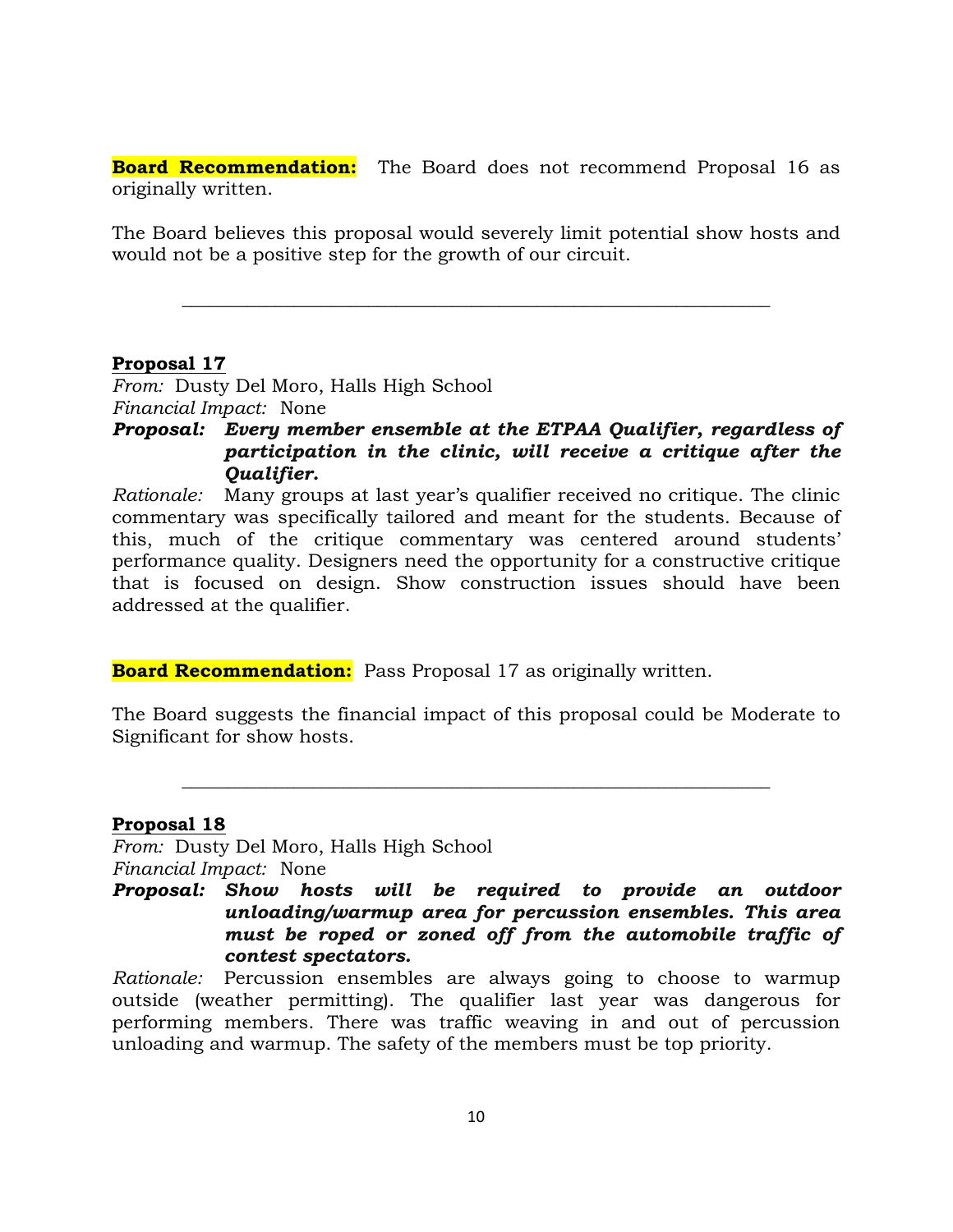**Board Recommendation:** Pass Proposal 18 as originally written.

#### **Proposal 19**

*From:* Dusty Del Moro, Halls High School *Financial Impact:* None

#### *Proposal: Every show host must provide the ensembles an entrance/exit for the performance area that is separate from the spectator entrance/exit.*

**\_\_\_\_\_\_\_\_\_\_\_\_\_\_\_\_\_\_\_\_\_\_\_\_\_\_\_\_\_\_\_\_\_\_\_\_\_\_\_\_\_\_\_\_\_\_\_\_\_\_\_\_\_\_\_\_\_\_\_\_\_\_\_**

*Rationale:* Entering and exiting the performance area last year was stressful to say the least. At some shows, spectators were entering the gym through the same entrance as the performing ensembles. Our groups work very hard practicing setting up and breaking down in the allotted time. Allowing spectators to enter through the same entrance adds a chaotic variable to the set up.

**Board Recommendation:** The Board does not recommend Proposal 19 as originally written.

The Board believes this proposal would severely limit potential show hosts and would not be a positive step for the growth of our circuit.

# **POLICY: CHAMPIONSHIPS** New

#### **Proposal 20**

*From:* Tim Hudnall, Hardin Valley Academy *Financial Impact:* None (but financial gain for ETPAA)

#### *Proposal: Circuit Championships shall be held by the circuit. The host school that provides the facility will take concessions but have no financial responsibility. ETPAA will collect fees from the gate and vendors as well as other means contracted by the board*

*Rationale:* This is a financial gain for the circuit and will allow for ETPAA to begin the process of providing monies for circuit education, judge education, scholarships, and other ventures that will help with the growing needs of the circuit.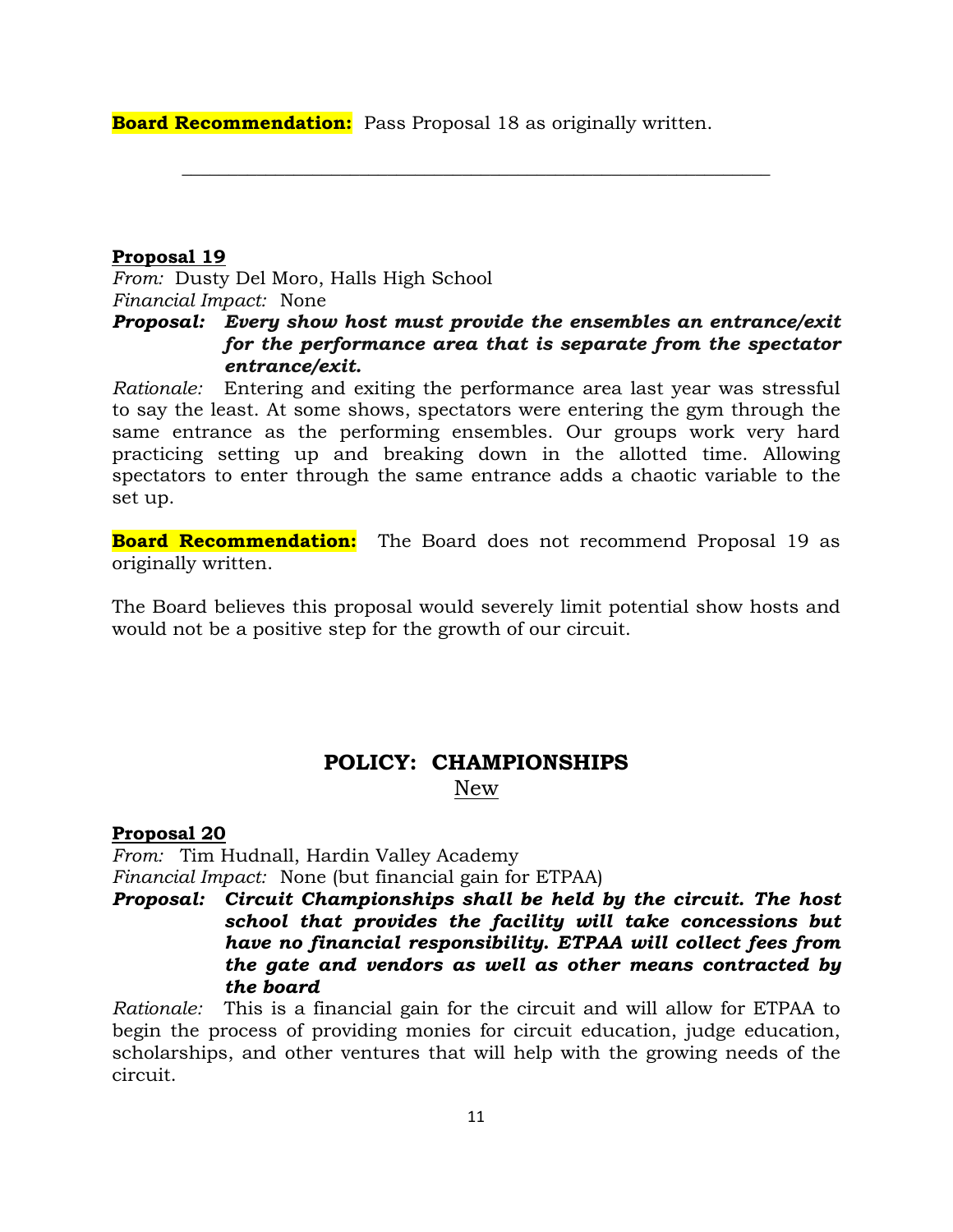**Board Recommendation:** The Board does not recommend Proposal 20 as originally written.

Until such time as ETPAA Championships are held at a neutral site, the Board believes this proposal would limit those schools interested in hosting Championships.

**\_\_\_\_\_\_\_\_\_\_\_\_\_\_\_\_\_\_\_\_\_\_\_\_\_\_\_\_\_\_\_\_\_\_\_\_\_\_\_\_\_\_\_\_\_\_\_\_\_\_\_\_\_\_\_\_\_\_\_\_\_\_\_**

#### **Proposal 21**

*From:* Dusty Del Moro, Halls High School *Financial Impact:* Moderate

*Proposal: The ETPAA Championship judging panel will be increased in size to be a double panel for percussion/guard/winds championships.*

*Rationale:* Increasing the number of judges at championships will result in a more fair championships experience. This would align our circuit with how WGI/CIPA/CWEA currently operate. A double panel will eliminate one judge "calling" the show.

**Board Recommendation:** Pass Proposal 21 as originally written.

#### **Proposal 22**

*From:* Jim Idol, ETPAA Colorguard Coordinator *Financial Impact:* Moderate to Significant

#### *Proposal: Propose that judging of the Championship Competition be double paneled.*

**\_\_\_\_\_\_\_\_\_\_\_\_\_\_\_\_\_\_\_\_\_\_\_\_\_\_\_\_\_\_\_\_\_\_\_\_\_\_\_\_\_\_\_\_\_\_\_\_\_\_\_\_\_\_\_\_\_\_\_\_\_\_\_**

*Rationale:* If ETPAA is to actually mirror WGI practice, all Championship and Power Regional Finals are double-paneled. This affords the most input for the units continuing to WGI championships, helps allay the issue of a single judge controlling the competition, and is more inclusive of broader judge community. If WGI has seen the wisdom of affording this for higher stakes competitions, then ETPAA should prioritize following suit for its units.

*This proposal was consolidated with Proposal 21*.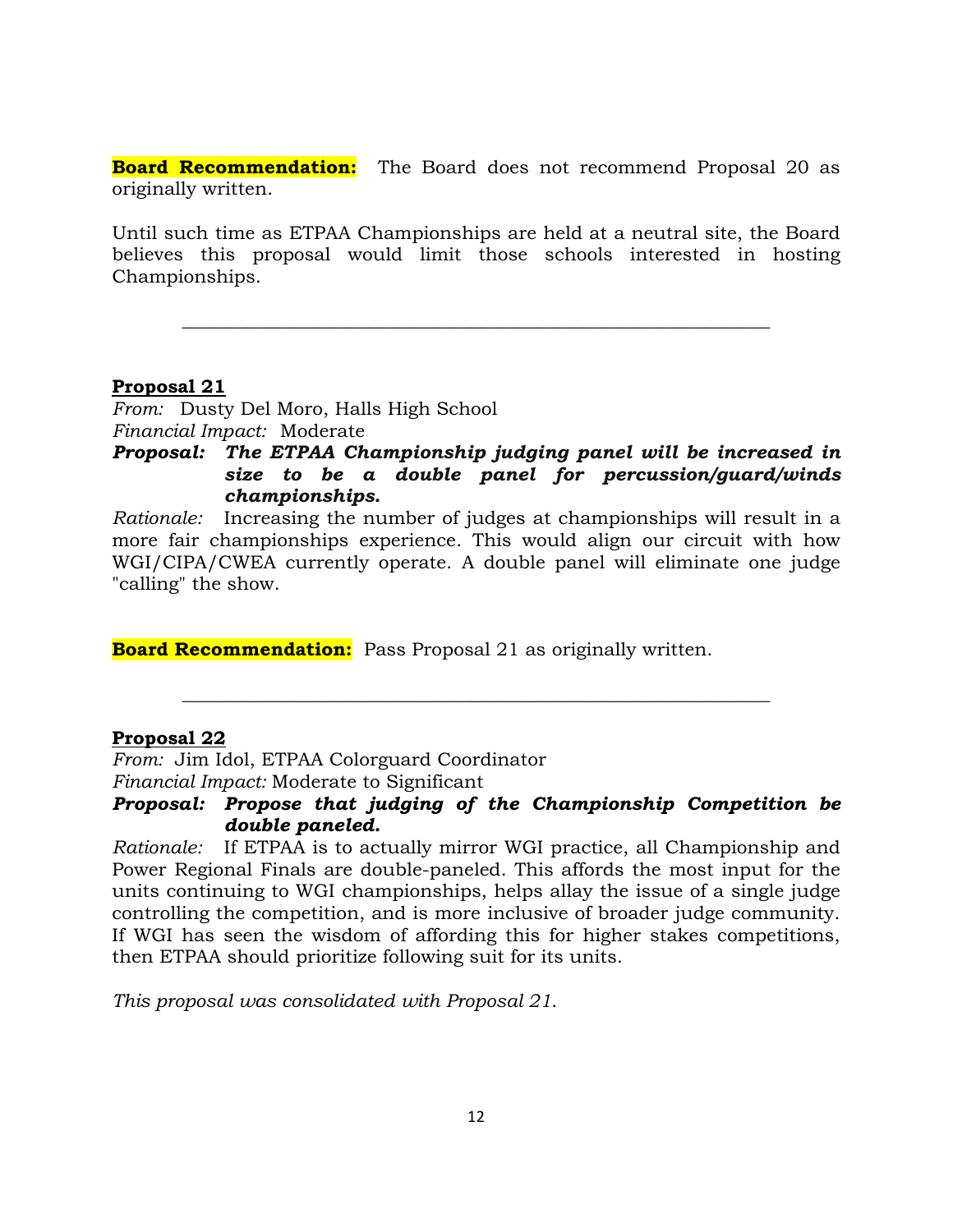# **POLICY: CIRCUIT BUSINESS** Amendment

#### **Proposal 23**

From: Jim Idol, ETPAA Colorguard Coordinator *Financial Impact:* Moderate to Significant (for member units) *Proposal: Increase unit membership dues to \$300 per unit (\$400 unit after the December meeting.*

*Rationale:* This proposal would add approximately \$2500-\$3000 to the circuit economy which must be escalated if other proposals such as training seminars are to be funded by the circuit.

**Board Recommendation:** Pass Proposal 23 as originally written.

### **POLICY: CIRCUIT BUSINESS** New

#### **Proposal 24**

*From:* Tim Hudnall, Hardin Valley Academy

*Financial Impact:* None except associated with its function

*Proposal: Form or create the ETPAA Education committee*

*Rationale:* This committee would be charged with the function of creating educational opportunities for the instructors and/or students within the ETPAA circuit following one of the founding tenants to provide those opportunities. This could also be expanded to include the working judges/trial judges/interested judges or be deferred to a separate committee such as the Judges task force.

**Board Recommendation:** Pass Proposal 24 as originally written.

**\_\_\_\_\_\_\_\_\_\_\_\_\_\_\_\_\_\_\_\_\_\_\_\_\_\_\_\_\_\_\_\_\_\_\_\_\_\_\_\_\_\_\_\_\_\_\_\_\_\_\_\_\_\_\_\_\_\_\_\_\_\_\_**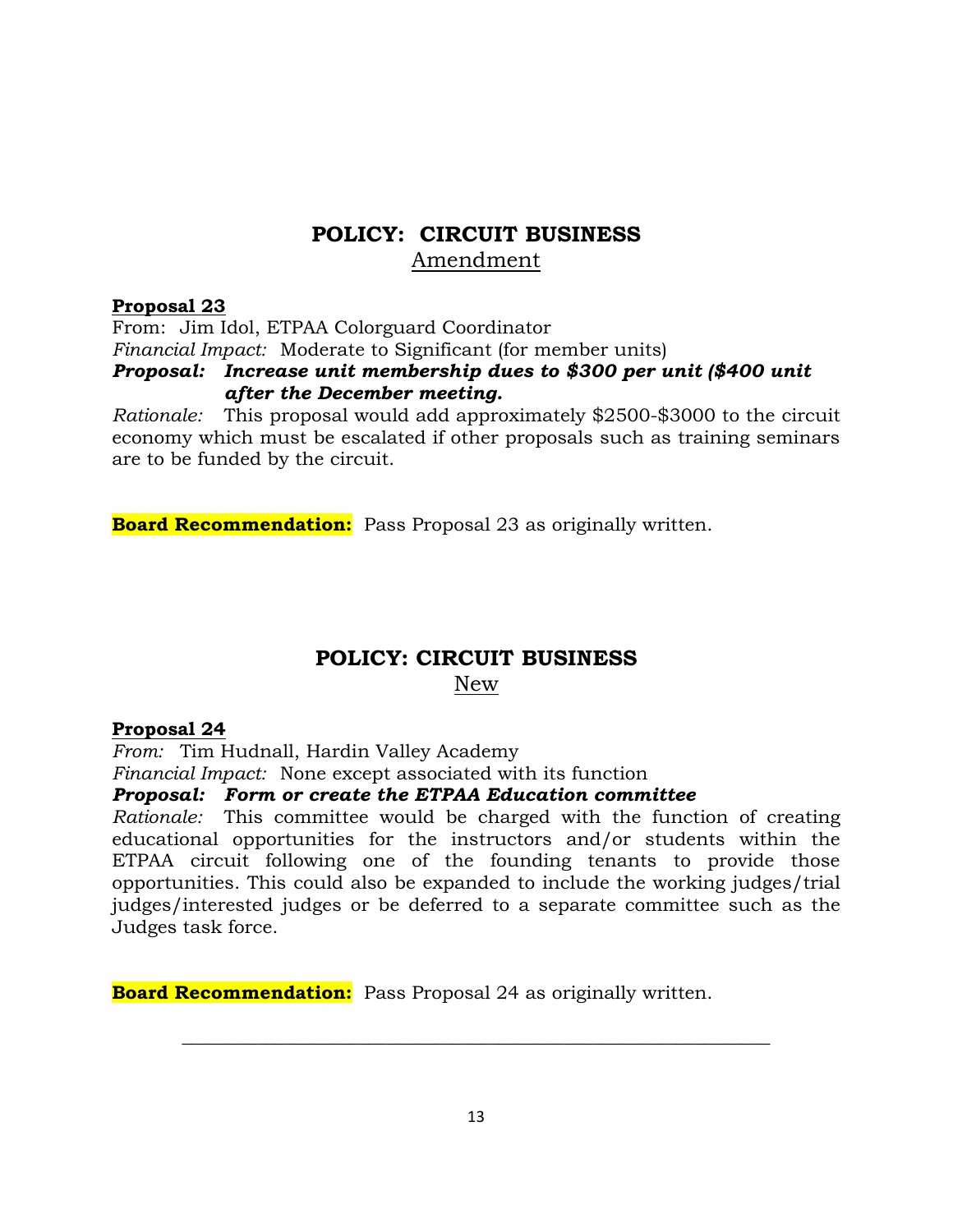#### **Proposal 25**

*From:* Alex Rector, Hardin Valley Academy *Financial Impact:* None

*Proposal: A complete budget and financial report will be distributed in written form at all circuit meetings.*

*Rationale:* Allows for a more informed discussion of circuit policies and decisions. Provides the "why" when the circuit has to make difficult choices.

**\_\_\_\_\_\_\_\_\_\_\_\_\_\_\_\_\_\_\_\_\_\_\_\_\_\_\_\_\_\_\_\_\_\_\_\_\_\_\_\_\_\_\_\_\_\_\_\_\_\_\_\_\_\_\_\_\_\_\_\_\_\_\_**

**Board Recommendation:** Pass Proposal 25 as originally written.

#### **Proposal 26**

*From:* Alex Rector, Hardin Valley Academy *Financial Impact:* None

#### *Proposal: Release draft schedules 13 days prior to a contest and final schedules 6 days prior to a contest (both on Sunday). Release all final schedules for the remainder of the season, including Championships, the Monday following the last contest where promotions take place.*

*Rationale:* Since performance order is determined before the season begins, it is reasonable to expect that show schedules be released by a certain time. Once the season begins, the only variable other than groups removing themselves from a show should be promotions, which were very rare this past season. This would allow directors to communicate plans more effectively as well as coordinate transportation.

**Board Recommendation:** Pass Proposal 26 as originally written.

# **POLICY: OTHER** New

#### **Proposal 27**

*From:* Alex Rector, Hardin Valley Academy *Financial Impact:* None

*Proposal: Create a Judge Task Force that can help oversee the promotion process, set promotion scores, and respond to judging concerns when necessary.*